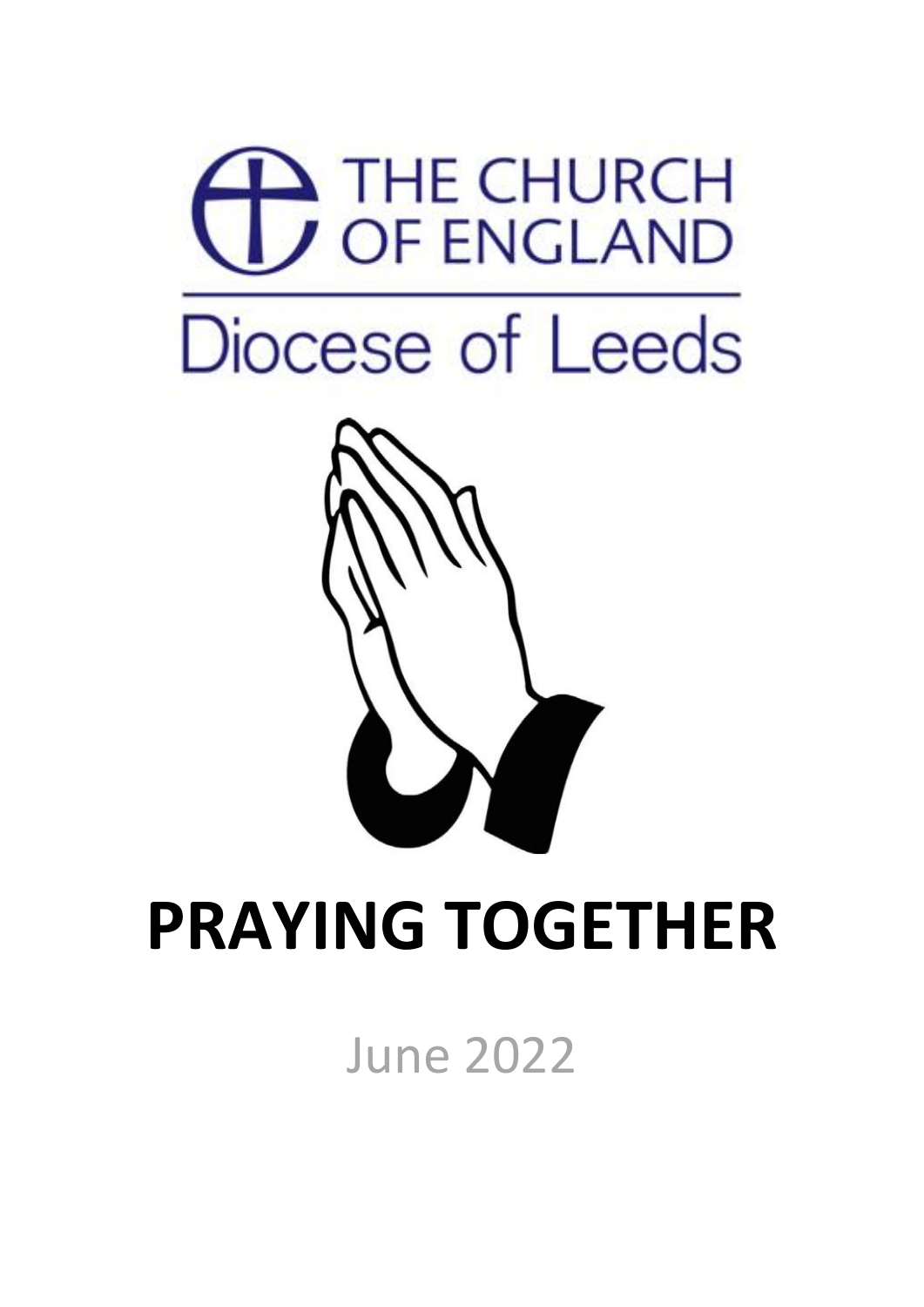# **Bishop of Leeds**

| נוטווטן וט קטוונוש                                      |                                                            |
|---------------------------------------------------------|------------------------------------------------------------|
| <b>Nick Baines</b>                                      | <b>Bishop of Leeds</b>                                     |
| <b>Bradford Episcopal Area/Bradford Archdeaconry</b>    |                                                            |
| Toby Howarth<br>Andy Jolley                             | - <b>Area Bishop of Bradford</b><br>Archdeacon of Bradford |
| Huddersfield Episcopal Area/Halifax Archdeaconry        |                                                            |
| Jonathan Gibbs<br><b>Bill Braviner</b>                  | Area Bishop of Huddersfield<br>Archdeacon of Halifax       |
| Leeds Episcopal Area/Leeds Archdeaconry                 |                                                            |
| Vacant<br>Paul Ayers                                    | <b>Bishop of Kirkstall</b><br>Archdeacon of Leeds          |
| Ripon Episcopal Area/Richmond and Craven Archdeaconry   |                                                            |
| Helen-Ann Hartley -<br>Jonathan Gough Fame              | Area Bishop of Ripon<br>Archdeacon of Richmond and Craven  |
| <b>Wakefield Episcopal Area/Pontefract Archdeaconry</b> |                                                            |
| Tony Robinson<br>Peter Townley                          | Area Bishop of Wakefield<br>Archdeacon of Pontefract       |
|                                                         |                                                            |

#### **Diocesan Office**

Jonathan Wood - **Diocesan Secretary** 

#### **Deans of the Cathedrals**

| Andy Bowerman | -                        | <b>Bradford</b> |
|---------------|--------------------------|-----------------|
| John Dobson   | $\overline{\phantom{0}}$ | Ripon           |
| Simon Cowling | -                        | Wakefield       |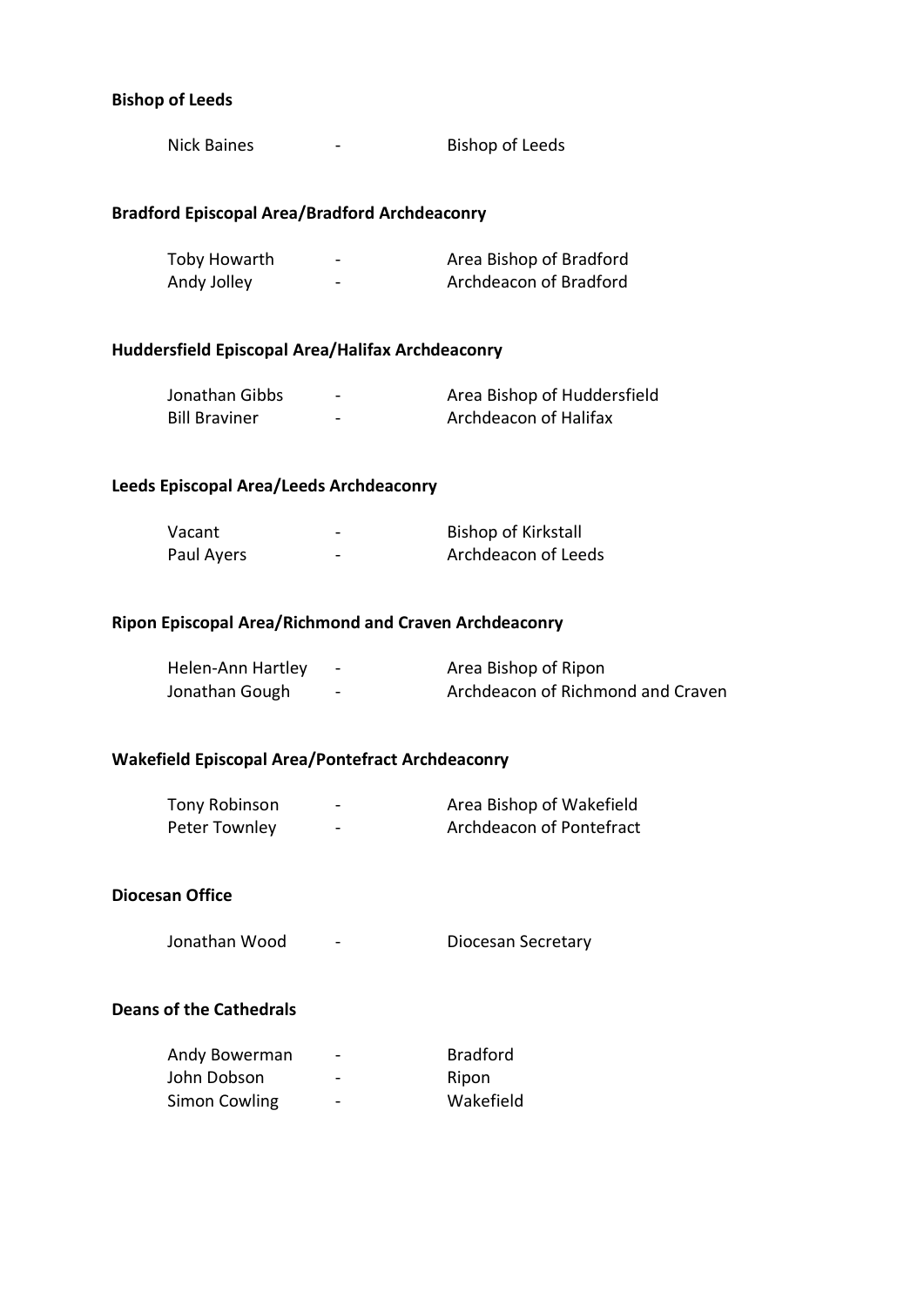**Wednesday 1 st June** *Justin, Martyr at Rome, c.165*

**Windhill (Bradford Episcopal Area) Windhill Christ Church Christ Church C of E Academy (Windhill)** Revd Brian Greenfield (Priest in Charge) Philippa Foster (Headteacher) *Anglican Communion: The Diocese of Lusaka – The Church of the Province of Central Africa*

**Thursday 2 nd June**

**Womersley (Wakefield) Womersley St Martin** *Anglican Communion: The Lusitanian Church – Extra Provincial to the Archbishop of Canterbury*

**Friday** 3<sup>rd</sup> June *The Martyrs of Uganda, 1885-7 and 1977*

**Woodkirk (Leeds) Woodkirk St Mary** Revd Sharon Wilkinson (Incumbent), Dawn Tattersfield (Reader) *Anglican Communion: The Diocese of Luweero – The Church of the Province of Uganda*

**Saturday 4 th June** *Petroc, Abbot of Padstow, 6th century*

**Woodside (Leeds) Woodside St James** Revd Jonathan Michael Field Cain (Incumbent), Cal Bailey (Reader), Pete Gillions (Reader) *Anglican Communion: The Diocese of Northern Luzon – Philippines*

**Sunday 5 th June**

*Boniface (Wynfrith) of Crediton, Bishop, Apostle of Germany, Martyr, 754*

Lord, this Pentecost we thank you for the Holy Spirit and the gifts it has brought us, especially the gifts given to your servant Queen Elizabeth II. We thank you for her faithful service to you as she has led us for the last 70 years. Bless her and keep her close to you, Lord.

*Anglican Communion: The Anglican Church of Southern Africa*

**Monday 6 th June** *Ini Kopuria, Founder of the Melanesian Brotherhood, 1945*

**Wortley and Farnley (Leeds) Wortley St John the Evangelist** Revd Claire Corley (Priest in Charge), Revd Chris Balding (Assistant Curate) *Anglican Communion: The Diocese of Lweru – The Anglican Church of Tanzania*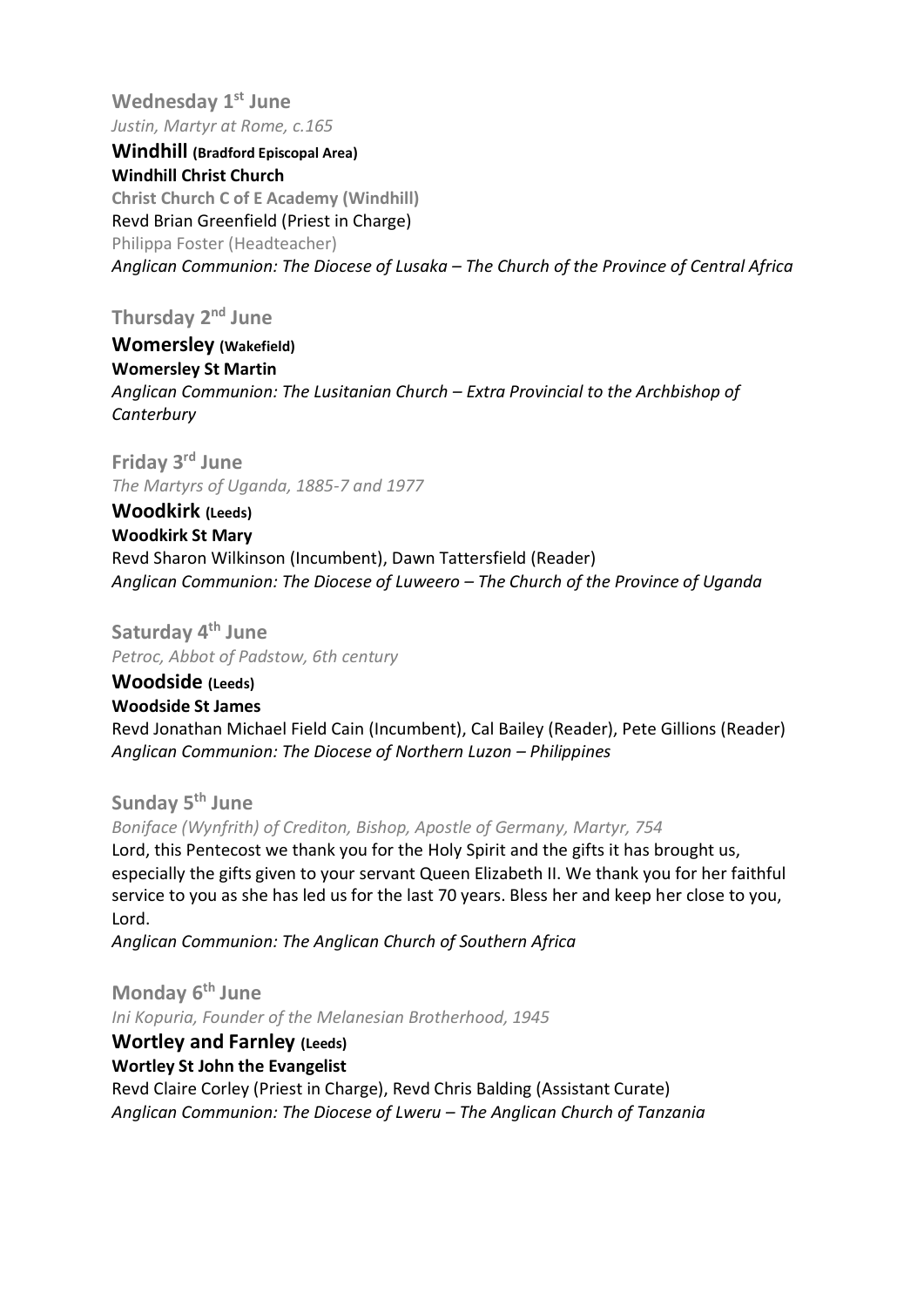# **Tuesday 7 th June**

#### **Wrose (Bradford) Wrose St Cuthbert**

Revd Jim Taylor (Priest in Charge), Revd Leah Thompson (Assistant Curate), Revd Christopher Richard Collie Baxfield (Associate Priest), Stewart Knowles (Reader) *Anglican Communion: The Missionary Area of Macau – Hong Kong Sheng Kung Hui*

# **Wednesday 8 th June**

*Thomas Ken, Bishop of Bath and Wells, Nonjuror, Hymn Writer, 1711*

#### **Wyke (Bradford)**

#### **Wyke St Mary the Virgin**

Revd Lucy Wormsley (Incumbent), Sylvia Percival (Reader), Susan Naughton (Reader) *Anglican Communion: The Diocese of Machakos – The Anglican Church of Kenya*

**Thursday 9 th June** *Columba, Abbot of Iona, Missionary, 597; Ephrem of Syria, Deacon, Hymn Writer, Teacher of the Faith, 373*

# **Wyther Venerable Bede (Leeds)**

**Wyther Venerable Bede** Revd Andrew Pearson (Priest in Charge) *Anglican Communion: The Diocese of Madhya Kerala – The (united) Church of South India*

# **Friday 10th June**

# **Yeadon (Leeds)**

# **Yeadon St John the Evangelist**

Revd Richard Walker (Incumbent), Revd Caroline Brown (Assistant Curate), Alison Lockwood (Reader), Jen Read (Reader), Sam Sagar (Reader), Carolyn Warnes (Reader) *Anglican Communion: The Diocese of Madi-West Nile – The Church of the Province of Uganda*

**Saturday 11th June**

*Barnabas the Apostle*

# **Abbeylands (Leeds)**

**Hawksworth Wood St Mary, Horsforth St Margaret, Kirkstall St Stephen, Moor Grange St Andrew**

**Abbey Grange CE Academy, Kirkstall St Stephen's C of E (VA) Primary School, St Margaret C of E Primary School (Horsforth)**

Revd Nigel Sinclair (Team Rector), Revd Stephen Kaye (Team Vicar), Revd Jack Parkes (Associate Priest), Revd Rachel Ford (Assistant Curate), Dolores Hewitt (Reader)

Jenny Thorton (Headteacher), Jon Norden (School Principal), Steven Viles (Headteacher), Sarah Harridge (Headteacher)

*Anglican Communion: The Diocese of Madras – The (united) Church of South India*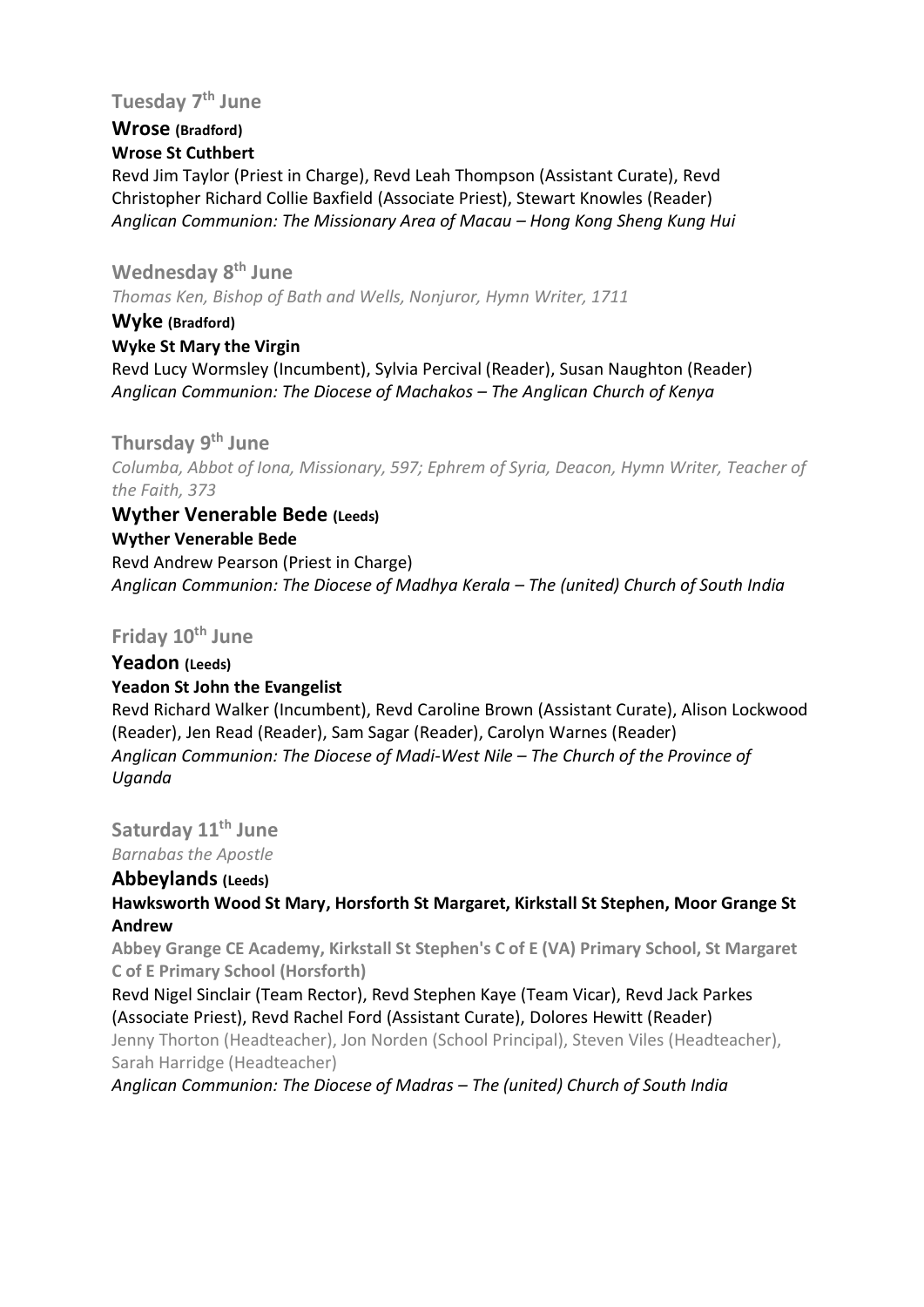# **Sunday 12th June**

Creator God, we are surrounded by your oceans with abundant life in the deeps. Help us to care for its beauty and to respect its power. We pray for all places suffering from coastal erosion and catastrophic flooding. O God, help us to share in your love for the whole of Creation.

*Anglican Communion: The Anglican Church of South America*

# **Monday 13th June**

**Ackworth and Badsworth (Wakefield)**

**Ackworth All Saints, Ackworth St Cuthbert, Badsworth St Mary**

**Ackworth Howard CE Junior and Infant School, Badsworth CE Junior and Infant School** Michael Walker (Headteacher), Liz Jones (Headteacher)

*Anglican Communion: The Diocese of Madurai-Ramnad – The (united) Church of South India*

**Tuesday 14th June** *Richard Baxter, Puritan Divine, 1691*

**Addingham (Bradford) Addingham St Peter** Revd Mark Cannon (Incumbent), Anne Hodgson (Reader) *Anglican Communion: The Diocese of Magwi – The Province of the Episcopal Church of South Sudan*

**Wednesday 15th June** *Evelyn Underhill, Spiritual Writer, 1941*

**Adel (Leeds) Adel St John the Baptist Adel St John the Baptist CE Primary School** Revd Alison Battye (Incumbent) Jane Hainsworth (Headteacher) *Anglican Communion: The Diocese of Mahajanga – The Church of the Province of the Indian Ocean*

**Thursday 16th June** *Richard, Bishop of Chichester, 1253; Joseph Butler, Bishop of Durham, Philosopher, 1752* **Airedale with Fryston (Wakefield)**

**Airedale Holy Cross** Revd Tracy Ibbotson (Incumbent), Revd Angela Brownridge (Assistant Curate) *Anglican Communion: The Diocese of Maiduguri – The Church of Nigeria)*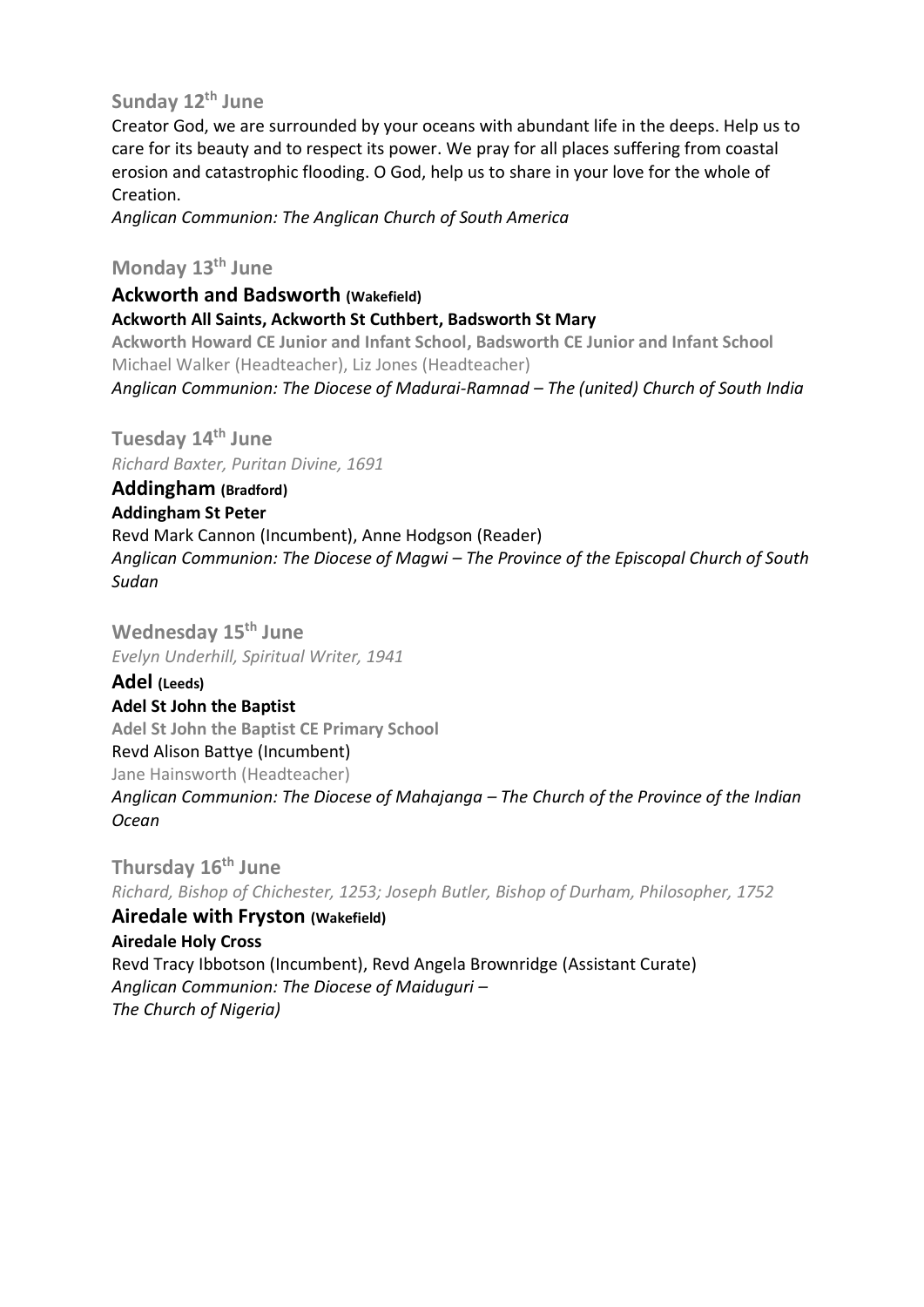# **Friday 17th June** *Samuel and Henrietta Barnett, Social Reformers, 1913 and 1936*

**Aldborough with Boroughbridge and Roecliffe (Ripon) Aldborough St Andrew, Boroughbridge St James, Dunsforth St Mary, Minskip Mission Room, Roecliffe Church School Roecliffe C of E VC Primary School** Revd Karen Gardiner (Incumbent), John Moss (Reader) Lesley Briggs (Headteacher)

*Anglican Communion: The Diocese of Maine – The Episcopal Church*

**Saturday 18th June**

*Bernard Mizeki, Apostle of the MaShona, Martyr, 1896*

**Allerton (Bradford)**

**Allerton St Francis Village Hall, Allerton St Peter**  Revd Canon Vaughan Pollard (Priest in Charge), Revd Will Grant (Assistant Curate), Revd Philippa Slingsby-Lunn (Associate Minister) *Anglican Communion: The Diocese of Maiwut – The Province of the Episcopal Church of South Sudan*

# **Sunday 19th June**

*Sundar Singh of India, Sadhu (holy man), Evangelist, Teacher of the Faith, 1929*

Father God, today we thank you for all who show a father's love in our world. Thank you for those who are special to us. Be close to those who are sad today. Help us know that you, our Father, are always close.

*Anglican Communion: Province of the Episcopal Church of South Sudan*

# **Monday 20th June**

**Allerton Bywater, Kippax and Swillington (Leeds) Allerton Bywater St Mary the Less, Kippax St Mary, Swillington St Mary Great Preston C of E VC Primary School**  Revd Robert Bailey (Team Rector) Katie Pashley (Headteacher) *Anglican Communion: The Diocese of Makamba – The Anglican Church of Burundi*

# **Tuesday 21st June**

**Almondbury with Farnley Tyas (Huddersfield)**

**Almondbury All Hallows, Almondbury St Michael and St Helen, Farnley Tyas St Lucius All Hallows CE Primary School, Farnley Tyas CE (VC) First School, Lowerhouses CE (VC) Junior Infant and Early Years School**

Revd Felicity Cowling-Green (Team Rector), Revd Prof Jessica Malay (Reader) Victoria Wyatt (Headteacher), Claire Minogue (Headteacher), Rachel Shaw (Headteacher) *Anglican Communion: The Diocese of Makueni – The Anglican Church of Kenya*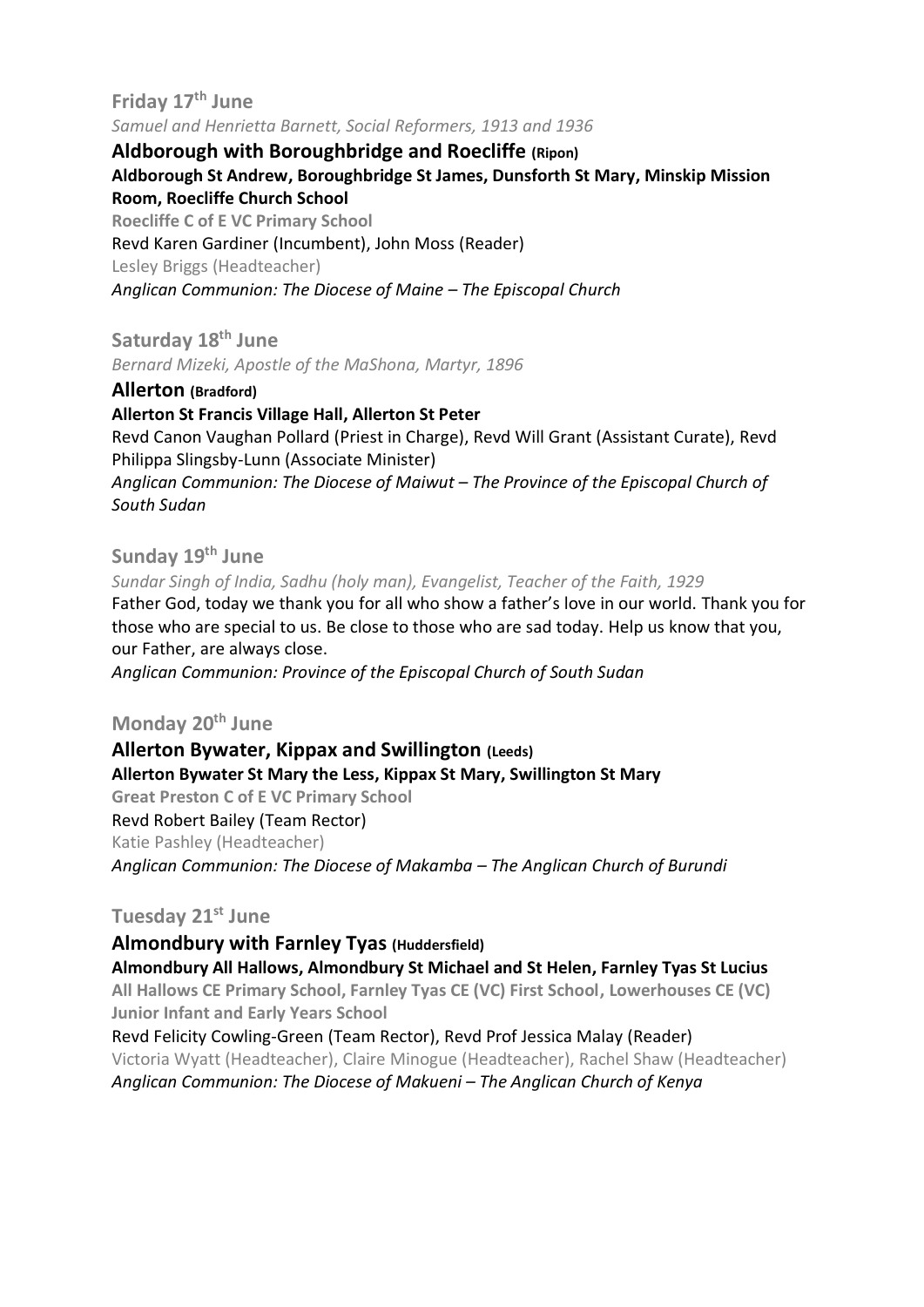**Wednesday 22nd June** *Alban, first Martyr of Britain, c.250*

**Altofts (Wakefield) Altofts St Mary Magdalene** Revd David Teasdel (Incumbent) *Anglican Communion: The Diocese of Makurdi – The Church of Nigeria*

**Thursday 23rd June** *Etheldreda, Abbess of Ely, c.678* **Armley with New Wortley (Leeds)**

**Armley St Bartholomew Armley St Bartholomew's CE Primary School** Jane Wainwright (Headteacher) *Anglican Communion: The Diocese of Malabar – The (united) Church of South India*

**Friday 24th June** *The Birth of John the Baptist*

**Athersley and Carlton (Wakefield) Athersley St Helen, Carlton St John the Evangelist Holy Trinity VA Through School Carlton** Fr Peter Needham (Incumbent) Anna Dickson (Headteacher) *Anglican Communion: The Diocese of Malaita – The Anglican Church of Melanesia*

**Saturday 25th June**

**Baildon (Bradford) Baildon St Hugh, Baildon St James, Baildon St John the Evangelist Baildon CE Primary School** Revd Sandra Benham (Incumbent), Revd Ruth Yeoman (Associate Priest) Katie Savage (Headteacher) *Anglican Communion: The Diocese of Malakal – The Province of the Episcopal Church of South Sudan*

# **Sunday 26th June**

Give thanks for our Retired Clergy and those with Permission to Officiate, for the invaluable support they give to parishes across the Diocese of Leeds. *Anglican Communion: Province of the Episcopal Church of Sudan*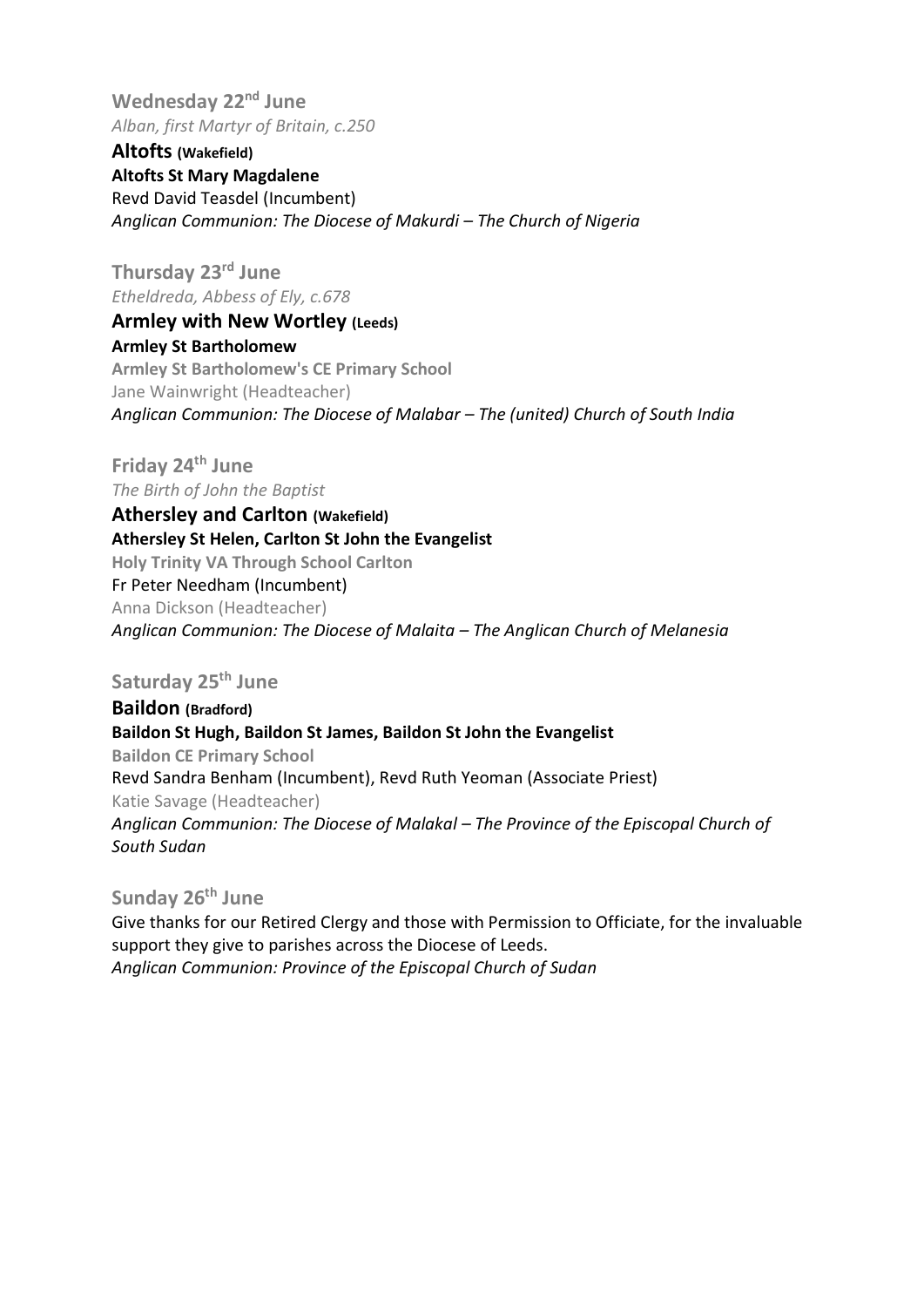**Monday 27th June** *Cyril, Bishop of Alexandria, Teacher of the Faith, 444*

**Bankfoot and Bowling (Bradford)**

**Bankfoot St Matthew, Bowling St Stephen**

**Bankfoot St Matthew's CE Primary School, Bradford Academy, Bradford Forster Academy, St Stephen's C of E (VA) Primary School (West Bowling)**

Revd Canon James Hinton (Incumbent), Revd Hannah Raitt (Assistant Curate)

Kay Remmer (Headteacher), Tehmina Hashmi (Headteacher), Jane Tiller (School Executive Principal), Paul Urry (Headteacher)

*Anglican Communion: The Diocese of Lake Malawi – The Church of the Province of Central Africa*

**Tuesday 28th June** *Irenæus, Bishop of Lyons, Teacher of the Faith, c.200*

**Bardsey (Leeds)**

**Bardsey All Hallows, East Keswick St Mary Magdelene**

Revd Angela Hannafin (Incumbent) *Anglican Communion: The Diocese of Northern Malawi – The Church of the Province of Central Africa*

**Wednesday 29th June**

*Peter and Paul, Apostles*

#### **Barkisland with West Scammonden (Huddersfield)**

**Barkisland Christ Church, West Scammonden St Bartholomew**

**Barkisland CE Primary School** Revd Stephen Southgate (Priest in Charge) *Anglican Communion: The Diocese of Southern Malawi – The Church of the Province of Central Africa*

**Thursday 30th June**

**Barnoldswick with Bracewell (Ripon) Barnoldswick Holy Trinity, Barnoldswick St Mary-le-Ghyll, Bracewell St Michael Barnoldswick CE Primary School** Revd Dr Sheena McMain (Incumbent), Revd Claire Honess (Assistant Curate) Michelle Ellis (Headteacher) *Anglican Communion: The Diocese of West Malaysia – The Church of the Province of South* 

*East Asia*